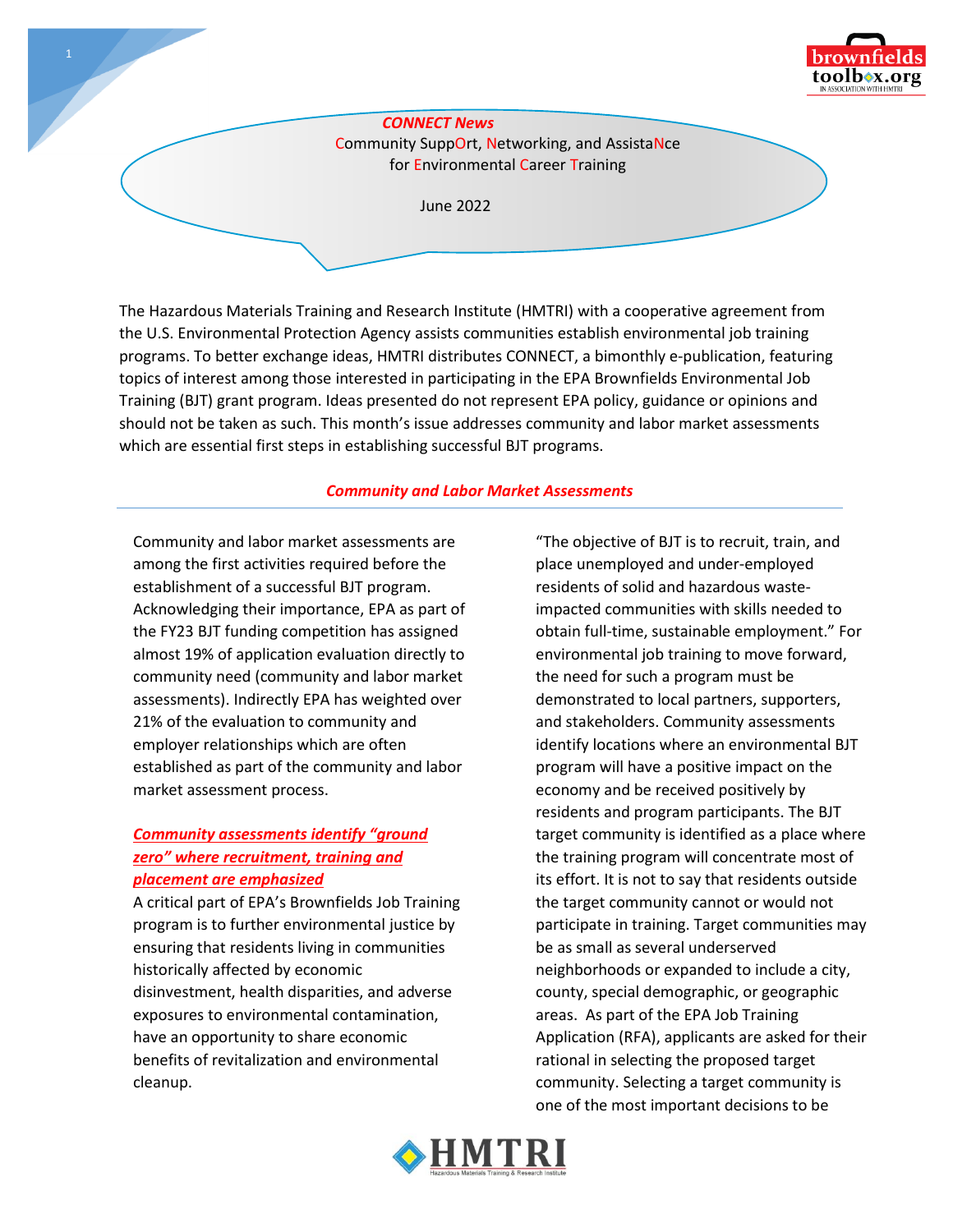made during the earliest stages in program development. Community assessment directly impacts many other criteria used by EPA when evaluating proposals. With the current emphasis on environmental justice, EPA expects that successful BJT applications will also advance Justice40 priorities which promise to deliver at least 40 percent of the overall benefits from key federal investments to disadvantaged communities. A comprehensive community assessment can be time consuming and requires interaction with a variety of organizations. Selection of a target community often impacts other BJT critical issues including recruitment, retention, curriculum, and placement. It must be started early in the proposal development process.

#### *Determining whether a community is underserved and disadvantaged*

BJT applicants must identify an area they intend to serve. Multiple dispersed communities cannot be selected; however target areas can include a variety of geographical designations with common characteristics.

- **•** Cities
- Partnerships between U.S. cities located in different states
- Counties
- Rural communities that include a number of adjacent towns
- Neighborhoods
- Census tracks
- Designated redevelopment zones
- Watersheds

A common thread among target communities across the country is that they are impacted by the presence of one or more brownfield sites, underserved and disadvantaged. Whether a specific community is disadvantaged, and underserved should be based on a combination of variables that may include, but are not limited to, the following characteristics.

• Low income

- High and/or persistent poverty
- High unemployment and underemployment
- Racial and ethnic residential segregation
- Linguistic isolation
- High housing cost burden and substandard housing
- Distressed neighborhoods
- High transportation costs and/or low transportation access
- Disproportionate environmental impacts
- Limited water and sanitation access
- Disproportionate impacts from climate change
- High energy costs and low energy access
- Lost jobs through the energy transition
- Lack of access to healthcare.

#### *Strategies for conducting community assessments*

It is suggested by successful grantees that one of the first steps in locating potential target communities is coordination and consultation with the following local organizations.

- Brownfields assessment and cleanup grant recipients
- Mayor's offices of economic and community development
- City, county, and state environmental offices
- Local Workforce Investment Board offices
- Offices of housing, health, and human services
- Local social service organizations

This strategy involves identifying existing grants and programs that can be leveraged and where ample amounts of data have already been collected. Often, existing grants and Federal programs have already identified target communities consistent with those requested by BJT guidelines. Coordination and consultation with local agencies and nonprofit

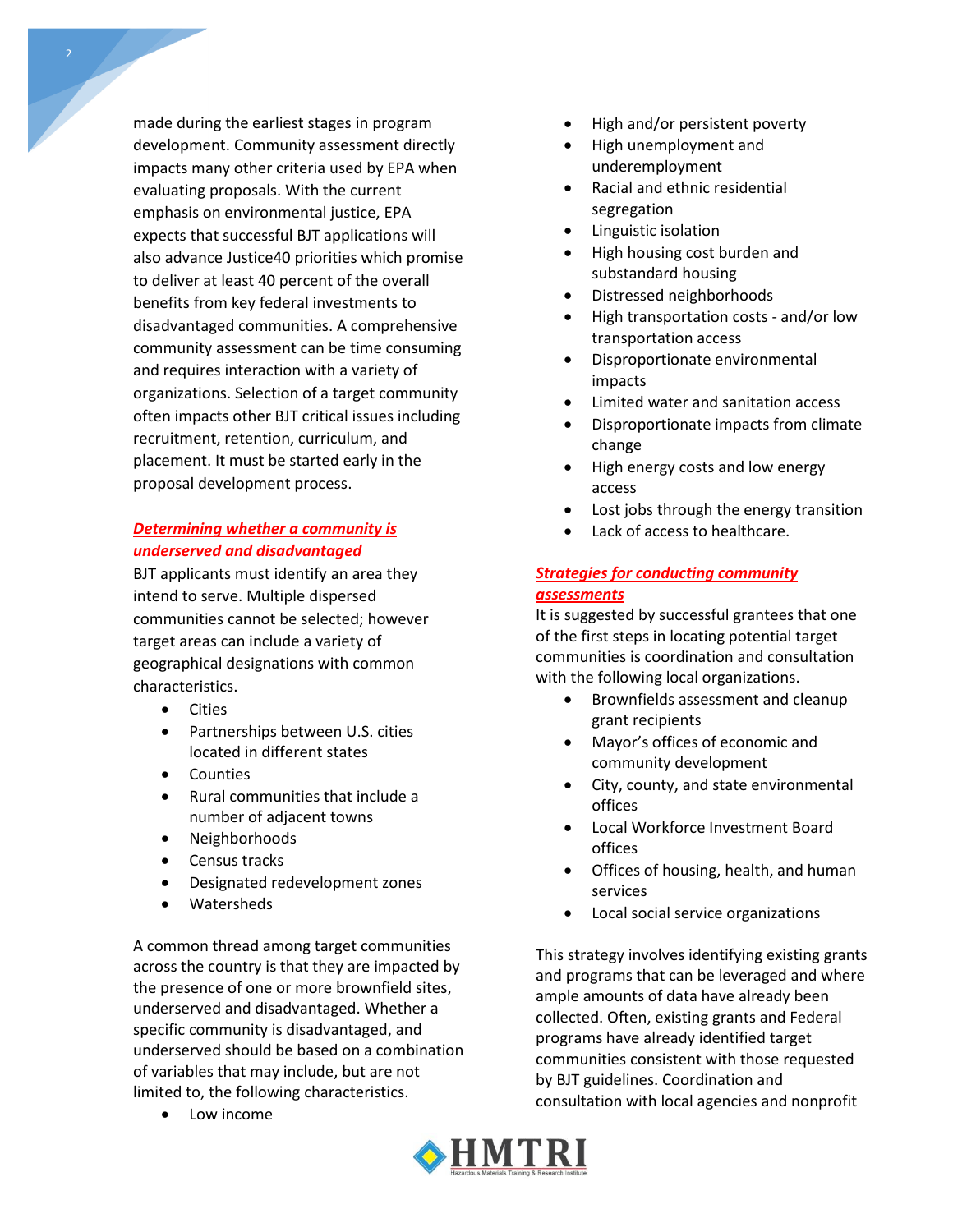organizations should be included as part of the community assessment process.

Working with the offices just mentioned will provide a detailed landscape of environmentally impacted, underserved, and underutilized communities of concern. Research will identify ongoing funded activities and potential leveraging partners. Information from this initial scan also identifies the following community characteristics.

- Distressed communities
- Underserved communities
- Economical depressed communities
- Environmentally impacted communities
- Federally identified opportunity zones
- Communities impacted by plat closures
- High crime communities
- Food and employer deserts
- Special situations and ongoing projects
- Formerly identified Empowerment Zones, Renewal or Enterprise Communities
- Identification of special factors and designations attributed to potential target areas
- Neighborhood assessments location, demographics, and environmental justice considerations
- Stakeholder assessment and the potential for neighborhood partnership development
- Assessment of Community interest and involvement
- Confirmation of resident support for participating in an environmental training program
- Leveraging opportunities associated with candidate target communities

Whenever discussing BJT with governmental offices be sure to ask for contact information and introductions to community groups in potential target communities. Special consideration should be given to communities with special designations or ongoing rehabilitation efforts. BJT programs work best

when collocated with active social service efforts. The advantages of co-locating communities relate to the expansion of leveraging opportunities. Identification of potential support partners should be considered when choosing a target community.

- Are support organizations located in the proposed target community?
- What types of programs are available as potential leveraging partners?
- Are local governmental offices located in the proposed target community?
- Are governmental services available locally including law enforcement?
- Where are the local k-12 and community colleges?
- Is the community an "employer desert"?
- Are there neighborhood and religious organizations active in the community?
- Is there transportation in and out of the community?
- Are there local training or community centers?
- Is there a Department of Labor employment office nearby?

The final factor to consider when selecting the target community involves students to be selected for participation in the program. Obtaining this information requires that program staff develop relationships with church leaders, community leaders, local schools, and law enforcement. BJT programs do not work when prospective students fail to enroll or have little desire to enter environmental occupations. Community influencers familiar with the pool of potential candidates for environmental jobs can provide insight in the following areas.

- Demographics of prospective applicants
- Ex-offender, criminal background, and gang affiliations
- Specific underserved ethnic groups interested in environmental training
- Extent that remedial education and life skills education will be necessary

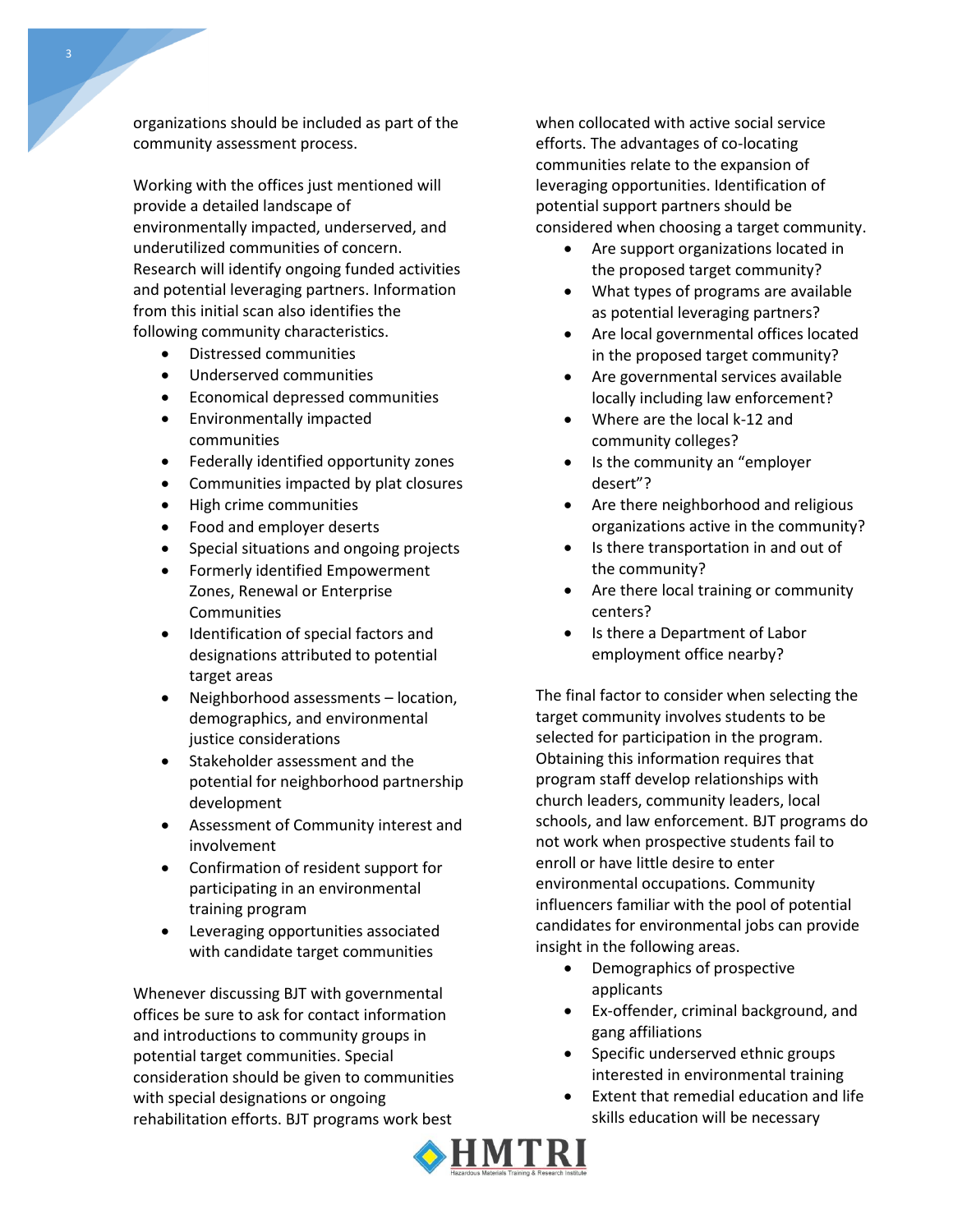- Educational disparities among potential applicants
- Cultural disparities and age disparities among potential applicants
- Unemployment and underemployment demographics
- Motivation of community residents
- Local attitudes toward environmental restoration

# *Tools to assist selection of designated target communities*

Having engaged in "hands on" assessments of proposed target communities, a variety of analytical tools are available to provide data for final selection of a BJT community.

#### **Environmental justice mapping and screening tool (EJscreen)**

EJScreen is an EPA environmental justice mapping and screening tool that provides a nationally consistent dataset and approach for combining environmental and demographic indicators. EJScreen users choose a geographic area; the tool then provides demographic and environmental information for that area. EJScreen provides a way to display information and includes a method for combining environmental and demographic indicators into EJ indexes. If a target area is smaller than a city/town, EPA is requesting applicants to list the census tract number(s) in their target area. One way to identify an area's census tract number(s) is using (EJscreen). To access the tool, go to...

## [https://ejscreen.epa.gov/mapper/.](https://ejscreen.epa.gov/mapper/)

- Use the search bar at the top right to find an address or place on the map.
- Use the plus (+) symbol in the top left to zoom in, or the minus (-) symbol to zoom out.
- Click "Select Location" on the menu bar and click "Report on Known Geography."
- In the pop-up that appears, select "Tract" from the dropdown menu.
- Click on any area of the map, and the area's census tract number will auto populate in the pop-up.
- Click additional areas to highlight them on the map and add their census tract number to the pop-up box. You can remove a selected census tract by clicking on the highlighted area and selecting "Delete Site." Click and drag your cursor to highlight the census tract numbers in the pop-up and copy and paste the numbers into the application Narrative Information Sheet.

## **Cleanups in My Community (CIMC)**

Cleanups in My Community (CIMC) enables users to map and list hazardous waste cleanup locations and drill down to details about those cleanups, grants, and other, related information. In addition to characterizing pollution sources in a potential target area, Cleanups in My Community is a helpful tool as part of the labor needs assessment discussed later in this newsletter.

[https://www.epa.gov/cleanups/cleanups-my](https://www.epa.gov/cleanups/cleanups-my-community)**[community](https://www.epa.gov/cleanups/cleanups-my-community)** 

## **Climate and Economic Justice Screening Tool (CEJST)**

The White House Council on Environmental Quality (CEQ) is in the process of developing the [Climate and Economic Justice Screening](https://screeningtool.geoplatform.gov/)  [Tool \(CEJST\).](https://screeningtool.geoplatform.gov/) The CEJST has been created to address environmental justice commitments in [Executive Order 14008.](https://www.whitehouse.gov/briefing-room/presidential-actions/2021/01/27/executive-order-on-tackling-the-climate-crisis-at-home-and-abroad/) The Justice40 Initiative is a commitment to deliver 40 percent of the overall benefits of Federal climate, clean energy, affordable and sustainable housing, clean water, and other investments to disadvantaged communities that are marginalized, underserved, and overburdened by pollution. When finalized, the tool will help agencies identify disadvantaged communities to ensure that everyone is receiving the benefits intended from Federal programs. To

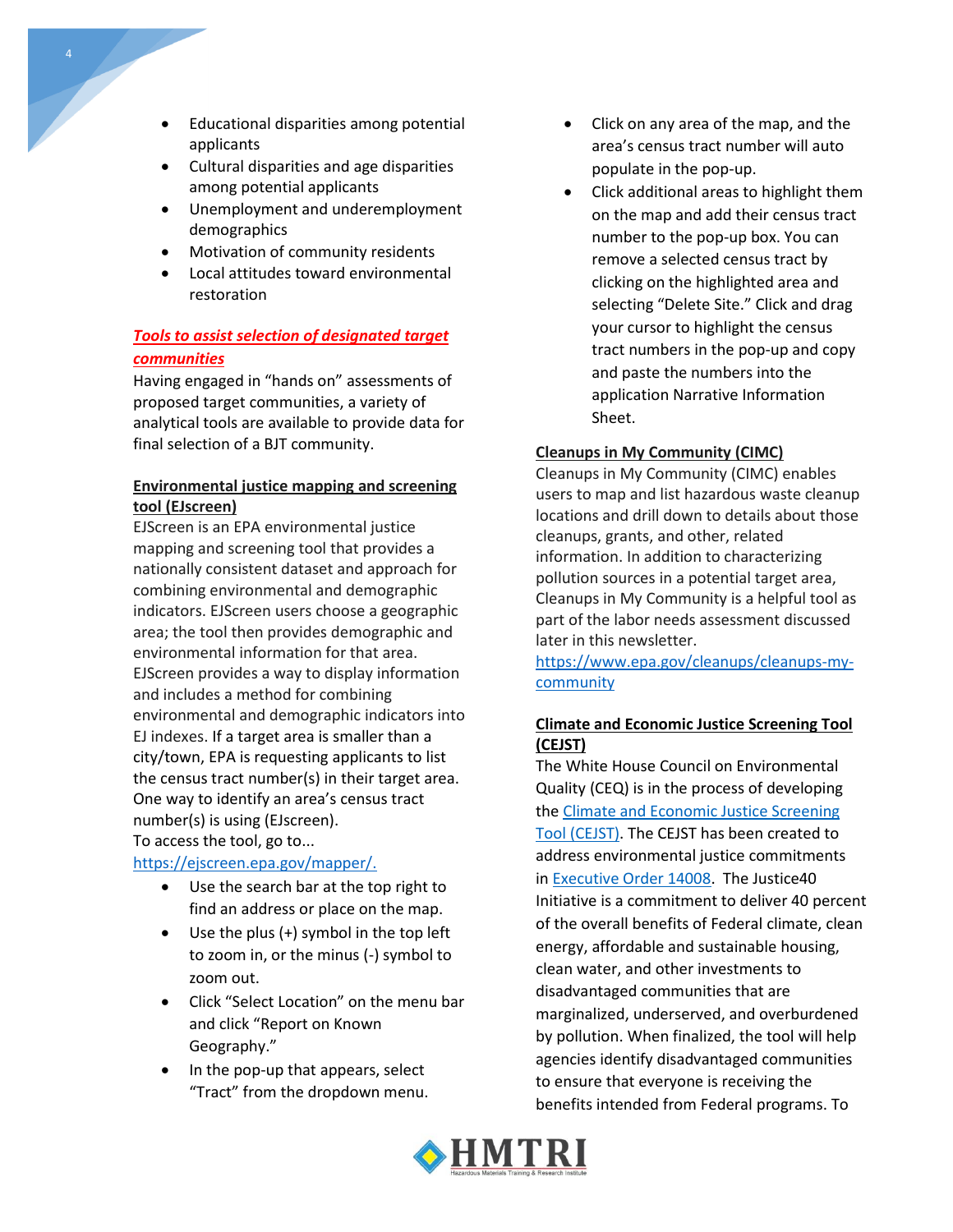explore the Beta version of CEJST, follow the link below.

[https://screeningtool.geoplatform.gov/en/#5.8](https://screeningtool.geoplatform.gov/en/#5.8/49.014/-99.127) [/49.014/-99.127](https://screeningtool.geoplatform.gov/en/#5.8/49.014/-99.127)

## *Labor market assessments identify employment opportunities for BJT graduates residing in the target community*

"Training programs funded by the Brownfields Job Training Grant provide program graduates with the opportunity to seek and obtain environmental jobs that contractors may otherwise fill from outside the affected community." Like community assessments, labor market assessments answer two basic questions.

- Is an environmental BJT program feasible in the proposed target community?
- Will graduates of the program find sustainable employment opportunities?

Labor market assessments need to be conducted concurrently with community assessments. Successful assessments establish the rational for a BJT program before program planning gets too far along. Graduate placement is highly dependent on local employers interested in hiring applicants with the skills and certifications of BJT graduates. Comprehensive labor market assessments are much deeper than a general overview of labor statistics. Here are example outcomes that a comprehensive labor market assessment provides.

- An understanding of the types of environmental workers locally employed
- Quantification of the local demand for certified environmental workers
- Skills and certifications most in demand
- Employment constraints and restrictions
- Identification of potential advisors and **instructors**
- Identification of potential partners, contributors, and supporters
- Identification of potential leveraging partners
- Outlines a path for curriculum development
- Promotes BJT program awareness
- Opens internship and apprenticeship opportunities

#### *Employers with Jobs available for BJT graduates*

Meaningful labor market assessments identify potential employers in addition to certification, skill and knowledge requirements associated with entry level positions. BJT helps residents take advantage of jobs across a spectrum of brownfield related activities, including assessment, cleanup, remediation, and planning/site preparation for the revitalization of brownfields. Examples of employers that have jobs requiring environmental training and certifications include the following.

- Government and municipal agencies
- Local Unions (labor, construction, painting, chemical workers, and steel workers)
- Manpower and temp. firms
- Consultants remediation and environmental service providers
- Manufacturing firms
- Recyclers and scrap yards
- Pest control services
- Hospitals and medical facilities
- Laboratory, chemical and refining facilities
- Utilities, waste site, water and other public service organizations
- Highway and DOT employers
- Painting, construction, and deconstruction companies
- Transportation and material handling operators
- Scrap, recycling, storage, and land fill operation

#### **Ignore occupational titles**

Standard job descriptions and occupational titles can be misleading and deliver an incomplete and inaccurate labor market assessment. Many State Merit Systems recognize that job descriptions are highly

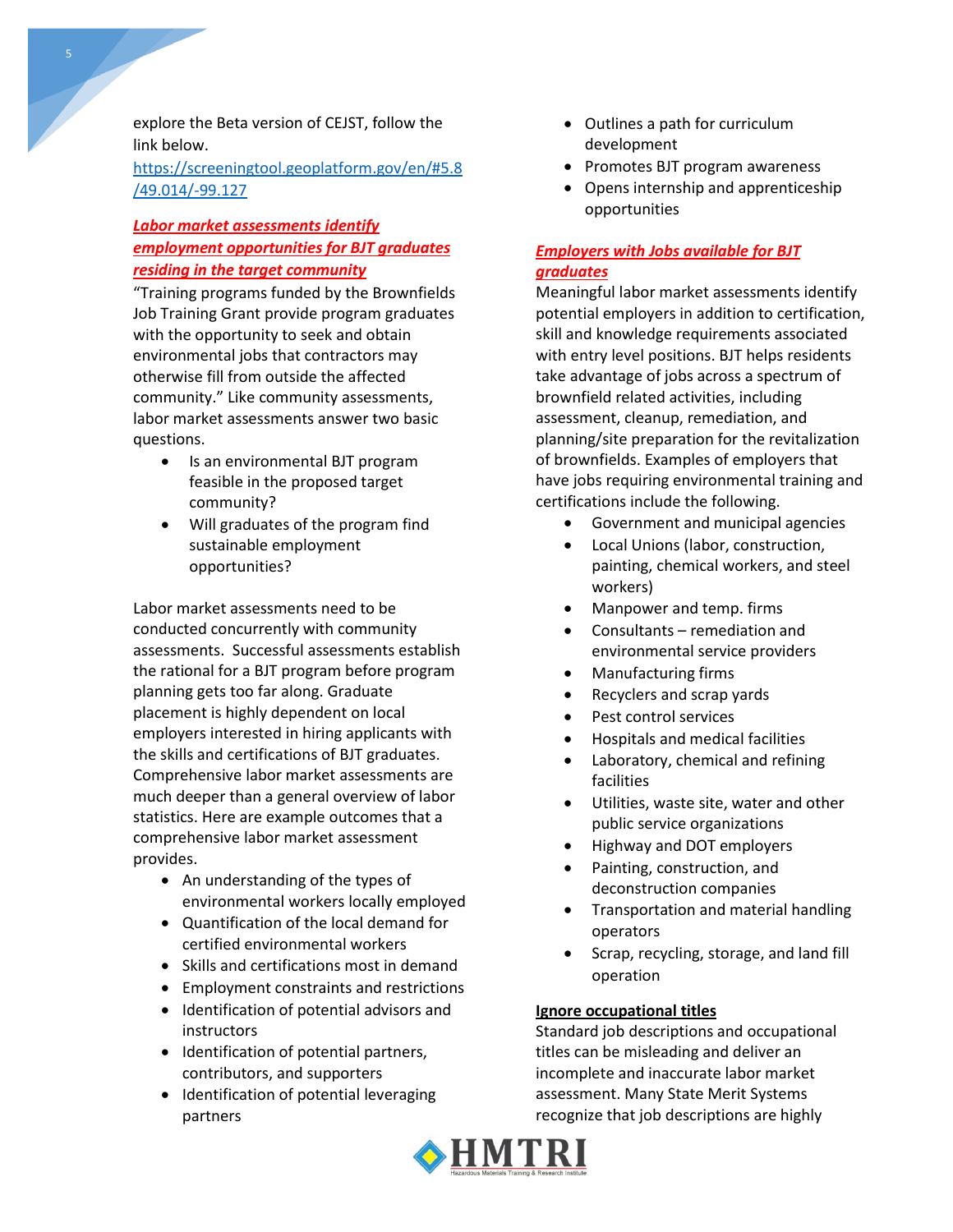generalized and not necessarily representative of the skills and certifications needed to perform the job under consideration. Position descriptions only minimally reflect duties associated with the actual job. Private sector companies can be more misleading. For example, many construction and deconstruction occupations require environmental remediation certificates but do not incorporate them in job titles. Welders may need asbestos training; painters may require lead testing and confined space certifications. Trades working with potential hazardous exposures are required to have 1910.120 certifications. It is highly likely that any of these job opportunities will be missed in a cursory review of local employment opportunities. Do not survey solely for environmental positions. Instead, survey for positions requiring health, safety, and environmental certificates.

# *Strategies for conducting labor market assessments*

When employers express interest in BJT, recruit them as participants in training, advisory board members, and for curriculum guidance. Document employer interests as part of an employer database which can be used in a variety of ways. An employer contact file will be a key resource when placing graduates. If willing, involve employers in proposal development. Make sure that employer involvement is written into the application narrative. Here are a few questions to consider when meeting with potential employers.

- Is the potential employer interested in the program if funded?
- What type of training or certifications are they most interested?
- Are positions unionized?
- To what extent will the potential employer participate in the program (references, meetings, emails etc.)?
- To what extent can the potential employer provide leveraged resources? (Training, guidance, mentoring or internships)
- $\bullet$  Is there interest in working with special populations? (ex-offenders, women, veterans, or disabled workers)
- Are their additional contacts, programs or organizations that may be interested in BJT?

Always leave employer discussions with an action plan, commitment, or closure. Conducting a comprehensive labor market assessment is daunting. The process needs to begin early and continue thru the entire grant.

#### *Community and labor market assessments*

Good community assessments, like good labor market assessments will highly influence the success or failure of the job training program. Nothing destroys the reputation of an environmental training program faster than poor graduate placement. Likewise, nothing worse than apathetic participants who are not motivated or committed to establishing an environmental career. Both community and labor market assessments need to begin early and continue throughout program development. Responsibility for these assessments should be assigned to staff members interested in working with employers and with the community.

- Begin community and labor market assessments early with as large a net as possible.
- Visit and "get to know" the neighborhoods under consideration.
- Use search engines, internet resources and surveys for initial background information.
- Do not restrict searches to environmental related industries.
- Involve governmental and municipal agencies in community and labor market assessments.
- "Drill down" to communications with community leaders and employers exhibiting interest a local BJT program.
- Engage supporters and employers to become part of BJT.